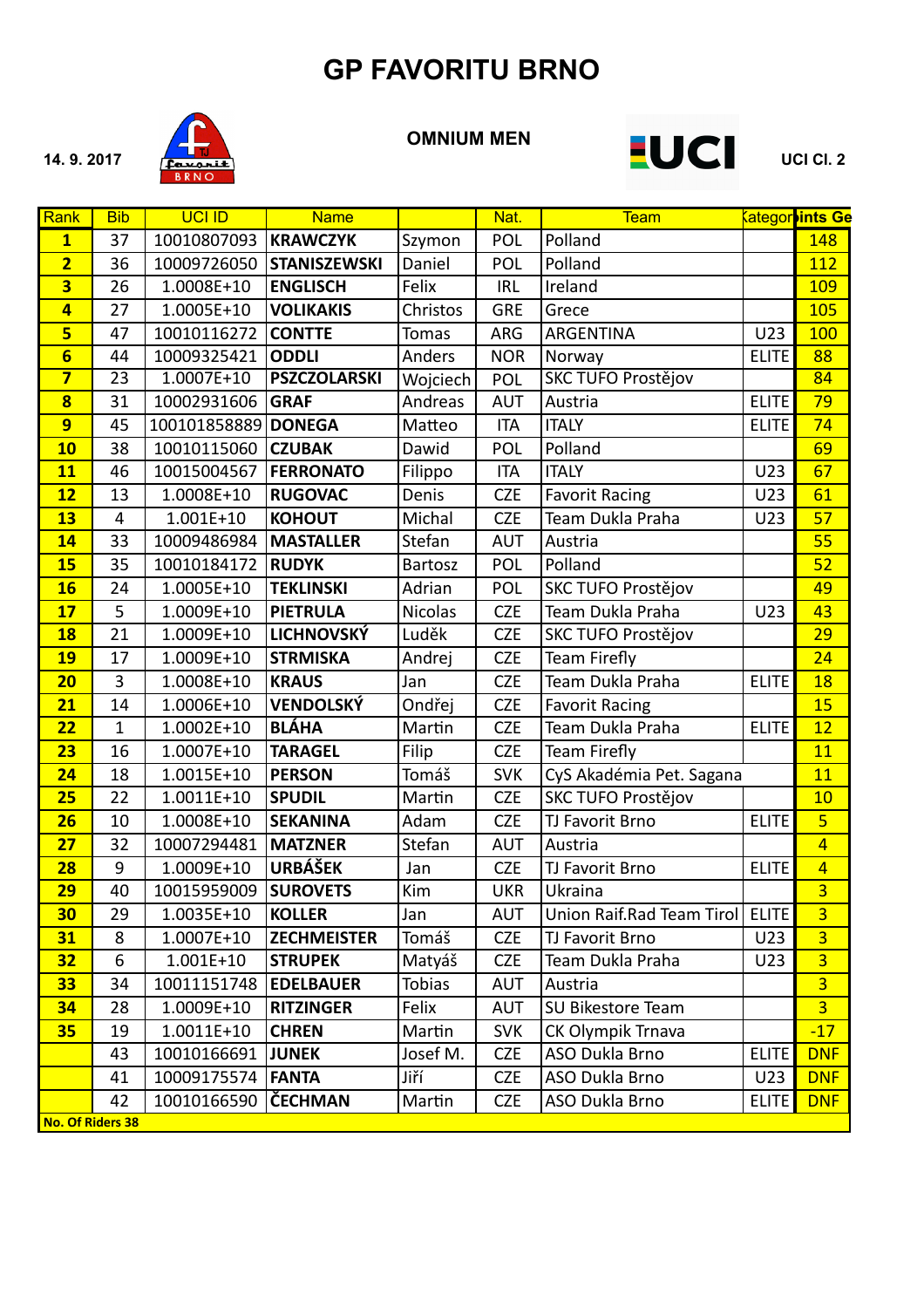



#### **START POSITION FOR ELIMINATION RACE**

| Pos.   | <b>Bib</b> | <b>UCI ID</b> | <b>Name</b>         |                | Nat.       | <b>Team</b>               | Kategory     |
|--------|------------|---------------|---------------------|----------------|------------|---------------------------|--------------|
| Bar 1  | 37         | 10010807093   | <b>KRAWCZYK</b>     | Szymon         | POL        | Polland                   | 0            |
| Bar 2  | 26         | 10007513036   | <b>ENGLISCH</b>     | Felix          | <b>IRL</b> | Ireland                   | $\Omega$     |
| Bar 3  | 47         | 10010116272   | <b>CONTTE</b>       | <b>Tomas</b>   | ARG        | ARGENTINA                 | U23          |
| Bar 4  | 23         | 10006903552   | <b>PSZCZOLARSKI</b> | Woiciech       | POL        | SKC TUFO Prostějov        | $\Omega$     |
| Bar 5  | 45         | 100101858889  | <b>DONEGA</b>       | Matteo         | <b>ITA</b> | <b>ITALY</b>              | <b>ELITE</b> |
| Bar 6  | 46         | 10015004567   | <b>FERRONATO</b>    | Filippo        | <b>ITA</b> | <b>ITALY</b>              | $\Omega$     |
| Bar 7  | 4          | 10009502748   | <b>KOHOUT</b>       | Michal         | <b>CZE</b> | Team Dukla Praha          | U23          |
| Bar 8  | 35         | 10010184172   | <b>RUDYK</b>        | <b>Bartosz</b> | POL        | Polland                   | $\Omega$     |
| Bar 9  | 5          | 10008988648   | PIETRULA            | <b>Nicolas</b> | <b>CZE</b> | Team Dukla Praha          | #REF!        |
| Bar 10 | 17         | 10009192247   | <b>STRMISKA</b>     | Andrej         | <b>CZE</b> | Team Firefly              | U23          |
| Bar 11 | 14         | 10006499283   | VENDOLSKÝ           | Ondřej         | <b>CZE</b> | <b>Favorit Racing</b>     | $\Omega$     |
| Bar 12 | 16         | 10006902037   | <b>TARAGEL</b>      | Filip          | <b>CZE</b> | Team Firefly              | $\Omega$     |
| Bar 13 | 22         | 10010605720   | SPUDIL              | Martin         | <b>CZE</b> | <b>SKC TUFO Prostějov</b> | $\mathbf 0$  |
| Bar 14 | 32         | 10007294481   | <b>MATZNER</b>      | Stefan         | AUT        | Austria                   | 0            |
| Bar 15 | 40         | 10015959009   | <b>SUROVETS</b>     | Kim            | <b>UKR</b> | Ukraina                   | $\mathbf 0$  |
| Bar 16 | 8          | 10007182832   | <b>ZECHMEISTER</b>  | Tomáš          | <b>CZE</b> | TJ Favorit Brno           | $\Omega$     |
| Bar 17 | 34         | 10011151748   | <b>EDELBAUER</b>    | <b>Tobias</b>  | <b>AUT</b> | Austria                   | U23          |
| Bar 18 | 19         | 10010948553   | <b>CHREN</b>        | Martin         | <b>SVK</b> | CK Olympik Trnava         | $\Omega$     |
| Bar 19 | 41         | 10009175574   | <b>FANTA</b>        | Jiří           | <b>CZE</b> | ASO Dukla Brno            | $\mathbf 0$  |
|        |            |               |                     |                |            |                           | U23          |

| $\ln s$ 1         | 36           | 10009726050 | <b>STANISZEWSKI</b> | Daniel   | POL        | Polland                   | $\Omega$     |
|-------------------|--------------|-------------|---------------------|----------|------------|---------------------------|--------------|
| Ins <sub>2</sub>  | 27           | 10004633247 | <b>VOLIKAKIS</b>    | Christos | <b>GRE</b> | Grece                     | $\Omega$     |
| Ins <sub>3</sub>  | 44           | 10009325421 | <b>ODDLI</b>        | Anders   | <b>NOR</b> | Norway                    | <b>ELITE</b> |
| $\ln s$ 4         | 31           | 10002931606 | <b>GRAF</b>         | Andreas  | <b>AUT</b> | Austria                   | <b>ELITE</b> |
| Ins <sub>5</sub>  | 38           | 10010115060 | CZUBAK              | Dawid    | POL        | Polland                   | #REF!        |
| Ins <sub>6</sub>  | 13           | 10007503336 | <b>RUGOVAC</b>      | Denis    | <b>CZE</b> | <b>Favorit Racing</b>     | U23          |
| Ins <sub>7</sub>  | 33           | 10009486984 | <b>MASTALLER</b>    | Stefan   | <b>AUT</b> | Austria                   | U23          |
| Ins <sub>8</sub>  | 24           | 10005364585 | <b>TEKLINSKI</b>    | Adrian   | POL        | <b>SKC TUFO Prostějov</b> | 0            |
| Ins <sub>9</sub>  | 21           | 10008993193 | <b>LICHNOVSKÝ</b>   | Luděk    | <b>CZE</b> | SKC TUFO Prostějov        | $\mathbf 0$  |
| Ins 10            | 3            | 10007503437 | <b>KRAUS</b>        | Jan      | <b>CZE</b> | Team Dukla Praha          | $\mathbf 0$  |
| Ins <sub>11</sub> | $\mathbf{1}$ | 10002279985 | <b>BLÁHA</b>        | Martin   | <b>CZE</b> | Team Dukla Praha          | <b>ELITE</b> |
| Ins <sub>12</sub> | 18           | 10014825725 | <b>PERSON</b>       | Tomáš    | <b>SVK</b> | CyS Akadémia Pet. Sagana  | <b>ELITE</b> |
| Ins <sub>13</sub> | 10           | 10008129489 | SEKANINA            | Adam     | <b>CZE</b> | TJ Favorit Brno           | 0            |
| $\ln s$ 14        | 9            | 10008708661 | URBÁŠEK             | Jan      | <b>CZE</b> | TJ Favorit Brno           | <b>ELITE</b> |
| Ins $15$          | 29           | 10035076392 | <b>KOLLER</b>       | Jan      | AUT        | Union Raif.Rad Team Tirol | <b>ELITE</b> |
| Ins $16$          | 6            | 10010170129 | <b>STRUPEK</b>      | Matyáš   | <b>CZE</b> | Team Dukla Praha          | <b>ELITE</b> |
| Ins $17$          | 28           | 10008820011 | <b>RITZINGER</b>    | Felix    | <b>AUT</b> | <b>SU Bikestore Team</b>  | U23          |
| Ins <sub>18</sub> | 43           | 10010166691 | <b>JUNEK</b>        | Josef M. | <b>CZE</b> | ASO Dukla Brno            | $\Omega$     |
| Ins <sub>19</sub> | 42           | 10010166590 | ČECHMAN             | Martin   | <b>CZE</b> | ASO Dukla Brno            | <b>ELITE</b> |